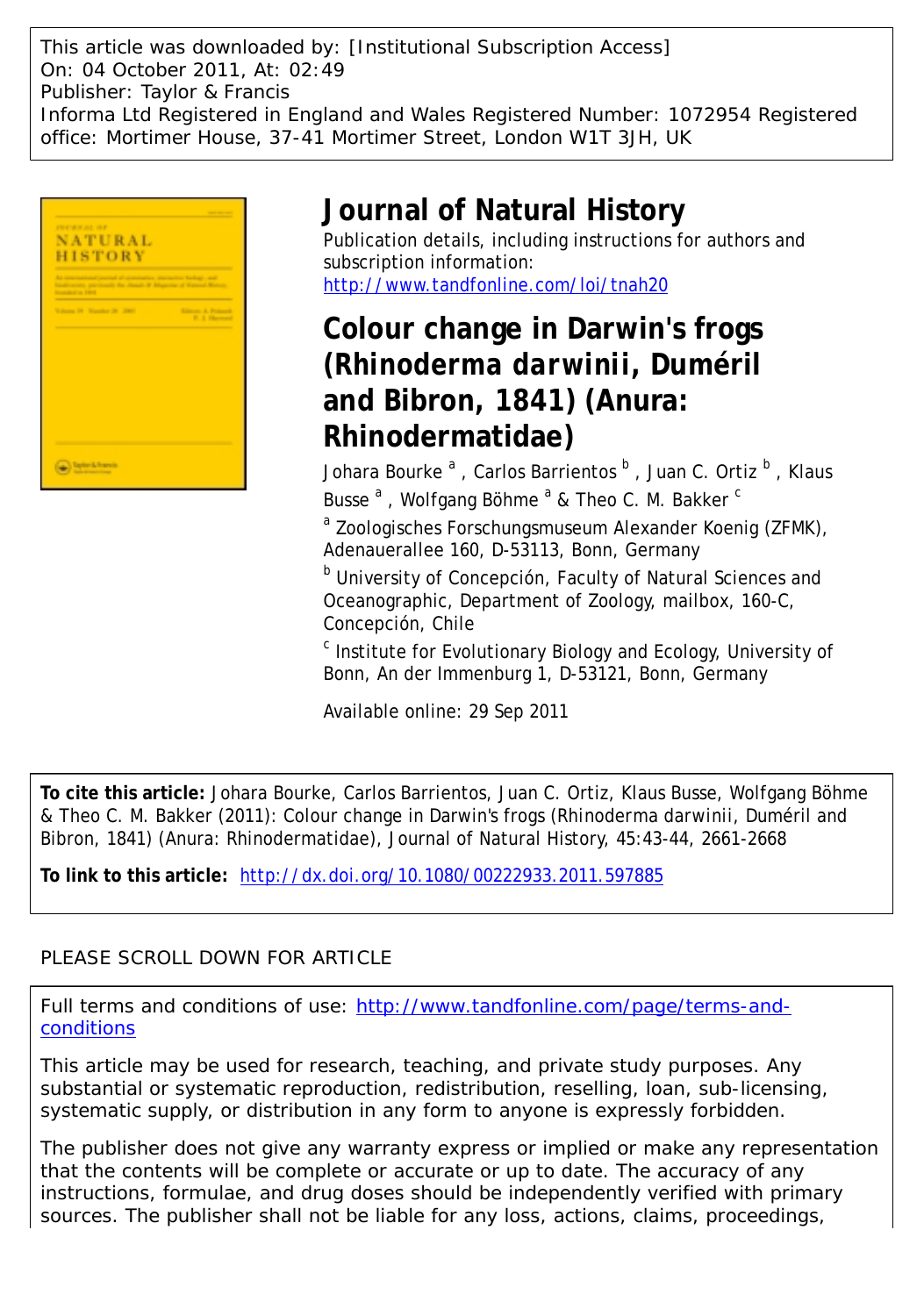demand, or costs or damages whatsoever or howsoever caused arising directly or indirectly in connection with or arising out of the use of this material.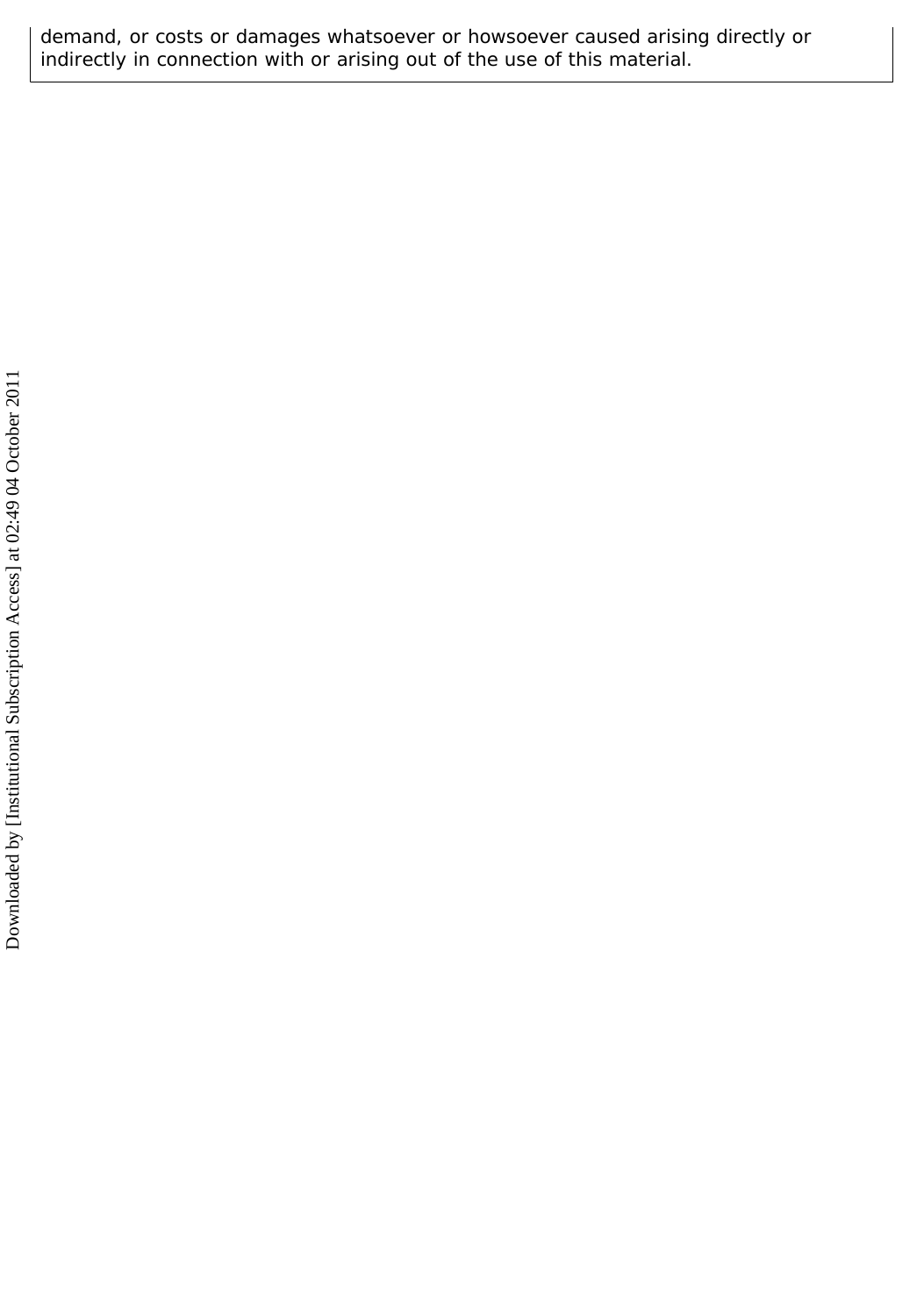

# **Colour change in Darwin's frogs (***Rhinoderma darwinii***, Duméril and Bibron, 1841) (Anura: Rhinodermatidae)**

Johara Bourke<sup>a\*</sup>, Carlos Barrientos<sup>b</sup>, Juan C. Ortiz<sup>b</sup>, Klaus Busse<sup>a</sup>, Wolfgang Böhme<sup>a</sup> and Theo C. M. Bakker<sup>c</sup>

*aZoologisches Forschungsmuseum Alexander Koenig (ZFMK), Adenauerallee 160, D-53113 Bonn, Germany; bUniversity of Concepción, Faculty of Natural Sciences and Oceanographic, Department of Zoology, mailbox 160-C, Concepción, Chile; <sup>c</sup> Institute for Evolutionary Biology and Ecology, University of Bonn, An der Immenburg 1, D-53121 Bonn, Germany*

(*Received 30 November 2010; final version received 14 June 2011; printed 27 September 2011*)

In the laboratory, wild-caught male *Rhinoderma darwinii* frogs, but not females, changed body colour from brown to green starting with the appearance of green dorsal spots or a greenish dorsal tone on a brown body colour. After a year in captivity, most males exhibited a greenish or complete green dorsal colour, probably induced by the terrarium's swamp (green) vegetation and season.

**Keywords:** anuran; Darwin's frogs; *Rhinoderma*; colour change; Chile

# **Introduction**

Colour change has been suggested as an alternative solution to the problem of background colour matching in an environment consisting of spectrally heterogeneous microhabitats. Alternatively, it may disrupt the outline of animals, allowing them to use more than one microhabitat while reducing predation risk (Tordoff 1980; Endler 1988; Stevens and Cuthill 2006).

Colour change occurs in a number of green amphibians and reptiles. The green colour is produced by a combination of structural blue colour and yellow*/*orange*/*red pterines or carotenoids, which can change to other colours like brown in anolis lizards or tree frogs (Bagnara and Matsumoto 2006; Bagnara et al. 2007). A colour change for example from brown to green, or vice versa, can be accomplished by frogs over periods of weeks to months as in *Hyla regilla* (Mackey 1958; Haugen 1992). A change from a green stripe to a grey stripe, or vice versa, took 6 months in *Acris crepitans* (Pyburn 1961).

Colour changes in amphibians can be non-reversible, as ontogenetic colour changes that are limited to a particular period of development, or reversible as in physiological colour changes, where frogs can lighten or darken existing tones (all frogs; Hoffman and Blouin 2000), day and night colouration (e.g. *Hyla arborea*), colour changes after sloughing (e.g. *Neobabrachus pictus*; Henle 2010), pathological colour changes (e.g. by chytrids; Fellers et al. 2001), and breeding colouration, such as blue in male moor frogs (*Rana arvalis*) or lemon yellow in male frogs (*Rana lessonae*; Günther

<sup>\*</sup>Corresponding author. Email: johara.[bourke@gmail.com](mailto:bourke@gmail.com)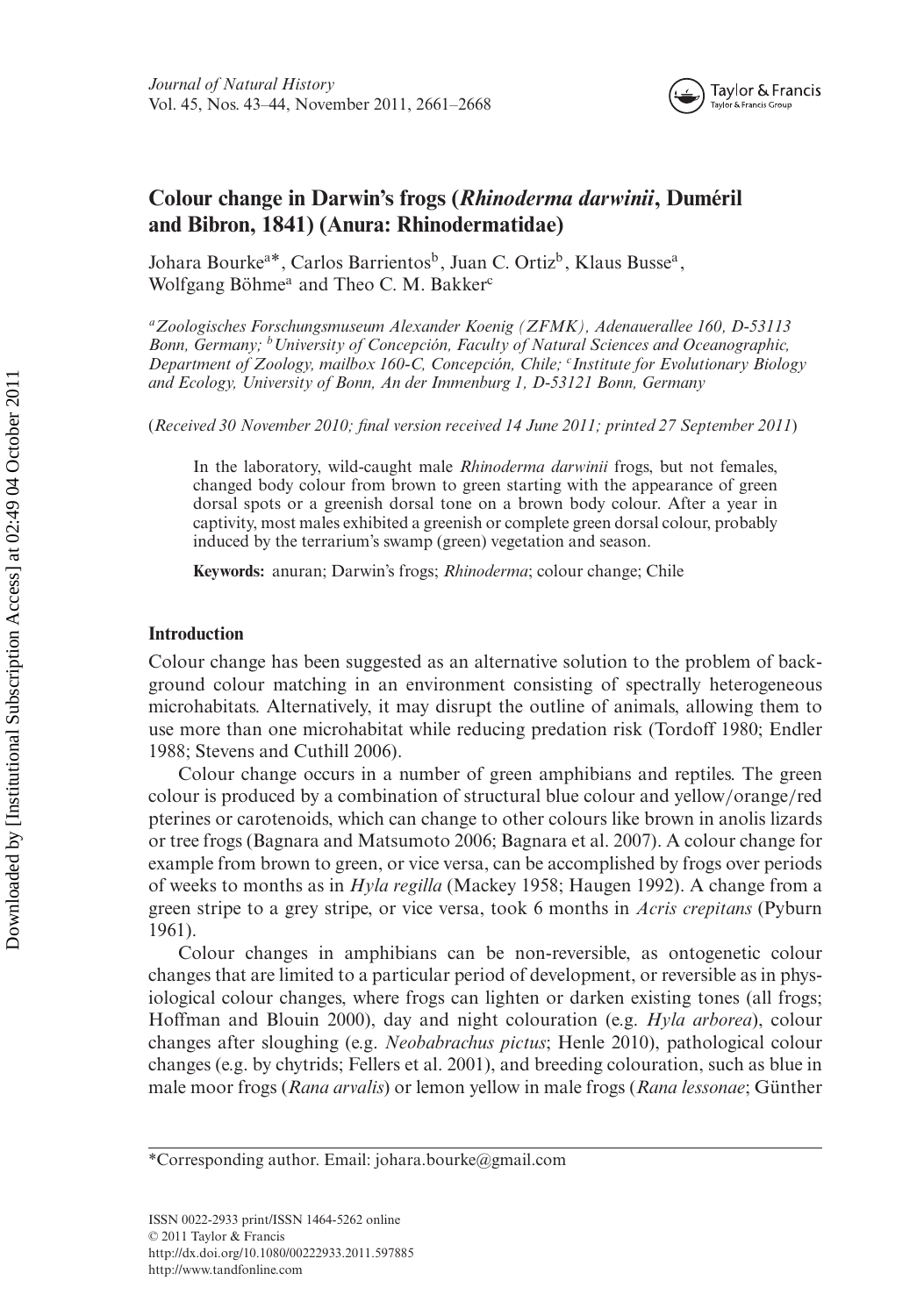1996; Ries et al. 2008, and *Scinax* spp.; Haddad et al. 2008). Colour traits can also function in mate recognition and mate choice, thereby selecting traits such as mimetic colouration (Jiggins et al. 2001), brightness (Maan and Cummings 2009) or specific colouration (Summers et al. 1999) causing reproductive isolation (Jiggins et al. 2001) shaped by sexual selection.

Darwin's frog, *Rhinoderma darwinii*, is characterized by a nasal prolongation, a variable body colouration (between green and brown) and dorsal patterning (two to five patterns in a population), and most of all a unique brood system, in which males brood their offspring after hatching in their vocal pouch until metamorphosis is complete. This frog inhabits the south of Chile and occurs in the leaf litter of the cool temperate rainforest (Valdivian forest). Unfortunately, knowledge of *R. darwinii*'s ecology is limited to the study of Crump (2002). Darwin's frogs are currently endangered and declining (Young et al. 2001), probably because of sickness caused by chytrid fungus (Bourke et al. 2010) and of habitat destruction (Neira et al. 2002)

In populations of Darwin's frog the background colour (Wilhelm 1927; Kilian 1965) as well as temperature (Kilian 1965; Crump 2002) correlate with body colour hue, but individual colour changes have only been mentioned by Janvier (1935) and Busse (2003), but they supplied no data. The aim of the present study was to confirm whether *R. darwinii* individuals are capable of colour change.

#### **Materials and methods**

Twenty individual Darwin's frogs were collected in Coñaripe (39◦23' S, 71◦23' W) (Figure 1). In 2009 they were collected in a secondary forest creek at 400 m above sea level and in 2010 in a primary forest at 800 m above sea level. A total of 11 individuals were collected in 2009 and nine in 2010. All individuals were brought into indoor terraria with swamp vegetation (moss, ferns and leaf litter) to initiate the captive rearing facility located in Concepción, Chile. All individuals from 2009 and 2010 were held under the same conditions of light regimen, water source and diet. The only condition that differed between the 2009 and 2010 samples was the housing. Individuals from 2009 were held in groups of two males and one female, and individuals from 2010 in groups of two females and one male. For the 2009 collection, each individual was photographed in autumn at the time of collection (March 2009), one year later (February 2010) and then again seven months later in spring (October 2010). Individuals from 2010 were photographed at the time of collection in autumn (February 2010) and then again seven months later in spring (October 2010). Individuals were photographed dorsally and ventrally to document their colouration and ventral pattern, respectively. The latter is unique for each individual and remains constant during adult life allowing reliable individual recognition.

# **Results**

Six of the eleven individuals collected in 2009 (54.5%) exhibited colour change, which included all brown males, but not females or completely green males (Table 1, Figure 2). The colour change started with green irregular spots or a greenish tone (hue) located in the middle dorsal area between the flanks (Figure 2) and, in general, took a couple of weeks or months (C B., personal observation). None of the nine individuals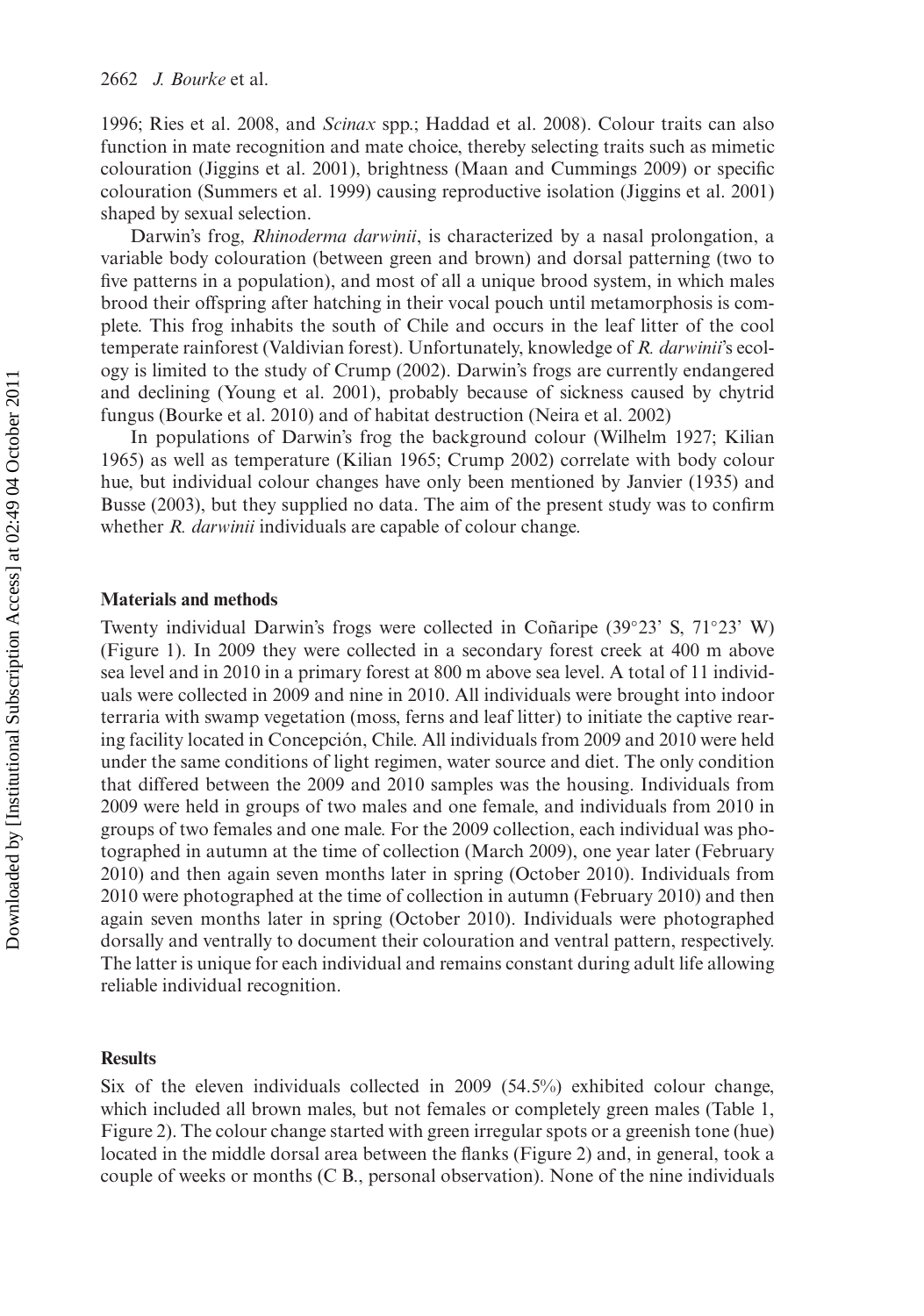

Figure 1. (A) Chile's location in South America. (B) Coñaripe's location in central Chile. Open circles, cities for geographical reference; filled circle, collection location.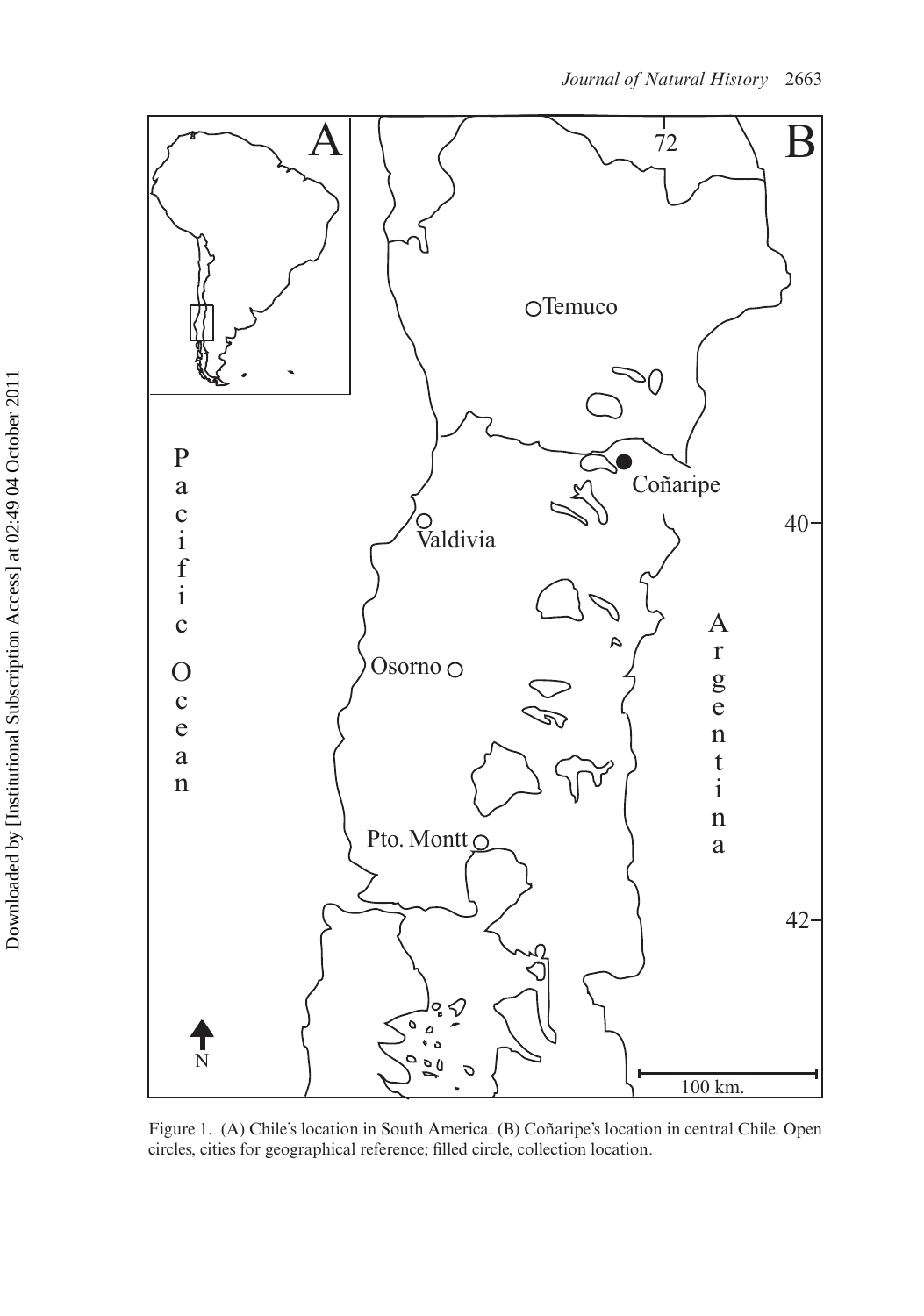| Collection time | number         | Individual Size at collection<br>$(SVL, TL)$ in mm | <b>Sex</b> | Colour at<br>collection | Colour change |
|-----------------|----------------|----------------------------------------------------|------------|-------------------------|---------------|
| March 2009      | 32             | 25.9, 13.2                                         | male       | brown                   | yes           |
|                 | 33             | 27.4,12.5                                          | female     | brown                   | $no^*$        |
|                 | 34             | 26,12.8                                            | male       | brown                   | yes           |
|                 | 35             | 21.5,10                                            | male       | brown                   | yes           |
|                 | 36             | 21.5,11                                            | male       | brown                   | yes           |
|                 | 37             | 26.2, 12.2                                         | male       | completely green        | no            |
|                 | 38             | 26,13                                              | female     | brown                   | $no^*$        |
|                 | 39             | 27,12                                              | male       | completely green        | no            |
|                 | 41             | 29,12                                              | female     | brown                   | no            |
|                 | 42             | 26.2, 12.2                                         | male       | brown                   | yes           |
|                 | 44             | 24.8, 12.2                                         | male       | brown                   | yes           |
| March 2010      | 1              | 25.2,11                                            | male       | green                   | no            |
|                 | $\overline{2}$ | 28.4,11.7                                          | female     | brown                   | no            |
|                 | 3              | 24.6, 11.5                                         | female     | brown                   | no            |
|                 | 5              | 25.9,11.0                                          | male       | brown                   | no            |
|                 | 6              | 26.5, 12.2                                         | female     | brown                   | no            |
|                 | 8              | 26.3,11.7                                          | female     | brown                   | no            |
|                 | 11             | 28.4,11.4                                          | female     | brown                   | no            |
|                 | 12             | 27.6,13                                            | female     | brown                   | no            |
|                 | 14             | 28.3,11                                            | male       | green                   | no            |
|                 |                |                                                    |            |                         |               |

Table 1. Colour change in *Rhinoderma darwinii* individuals from Concepción rearing facility.

Notes: SVL, snout–vent length; TL, tibia length.

<sup>∗</sup>Green colour spots enhanced in November 2010.

collected in 2010 changed colour, not the single brown male, the six females, or the two completely green males.

## **Discussion**

We demonstrated for the first time individual colour change in *R. darwinii*. Colour change had been mentioned by Janvier (1935) and in some developing individuals by Busse (2003). Also, previously some individuals exhibited colour change during the spring, changing from some green spots to completely green, at the Zoologisches Forschungsmuseum Alexander Koenig (ZFMK) rearing facility in Bonn, Germany (Busse personal communication). This process agrees with the colour change observed in the present study at the Concepción rearing facility. The colour change was probably induced by the breeding season, light and the terrarium's swamp vegetation, which was mainly green (moss and ferns), in both captive rearing facilities. The frequency of

Figure 2. *Rhinoderma darwinii* individuals that exhibited colour change. Individual number is indicated in each case. (A) Individuals in March 2009, (B, C) the same individuals in (B) February 2010 and (C) October 2010.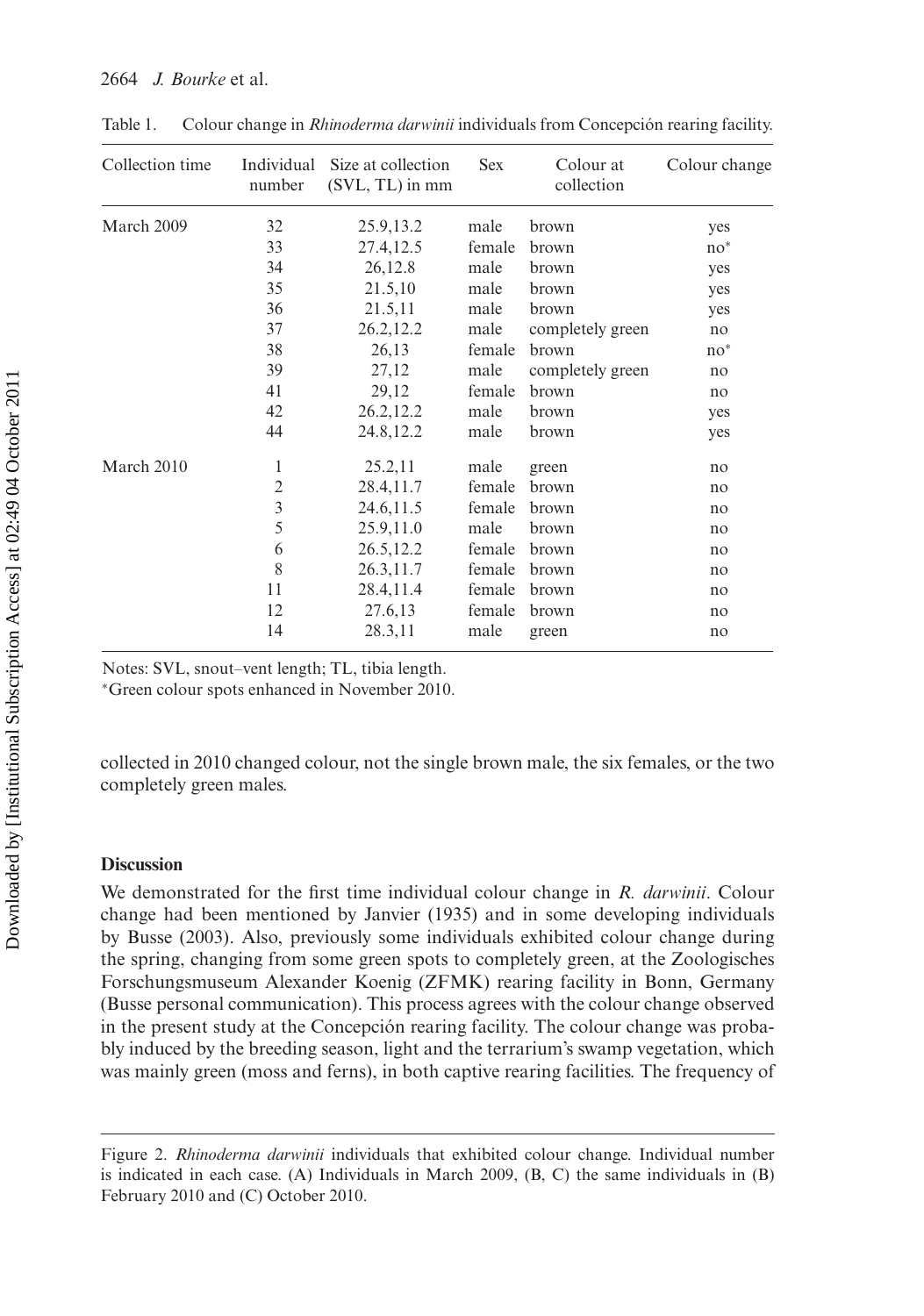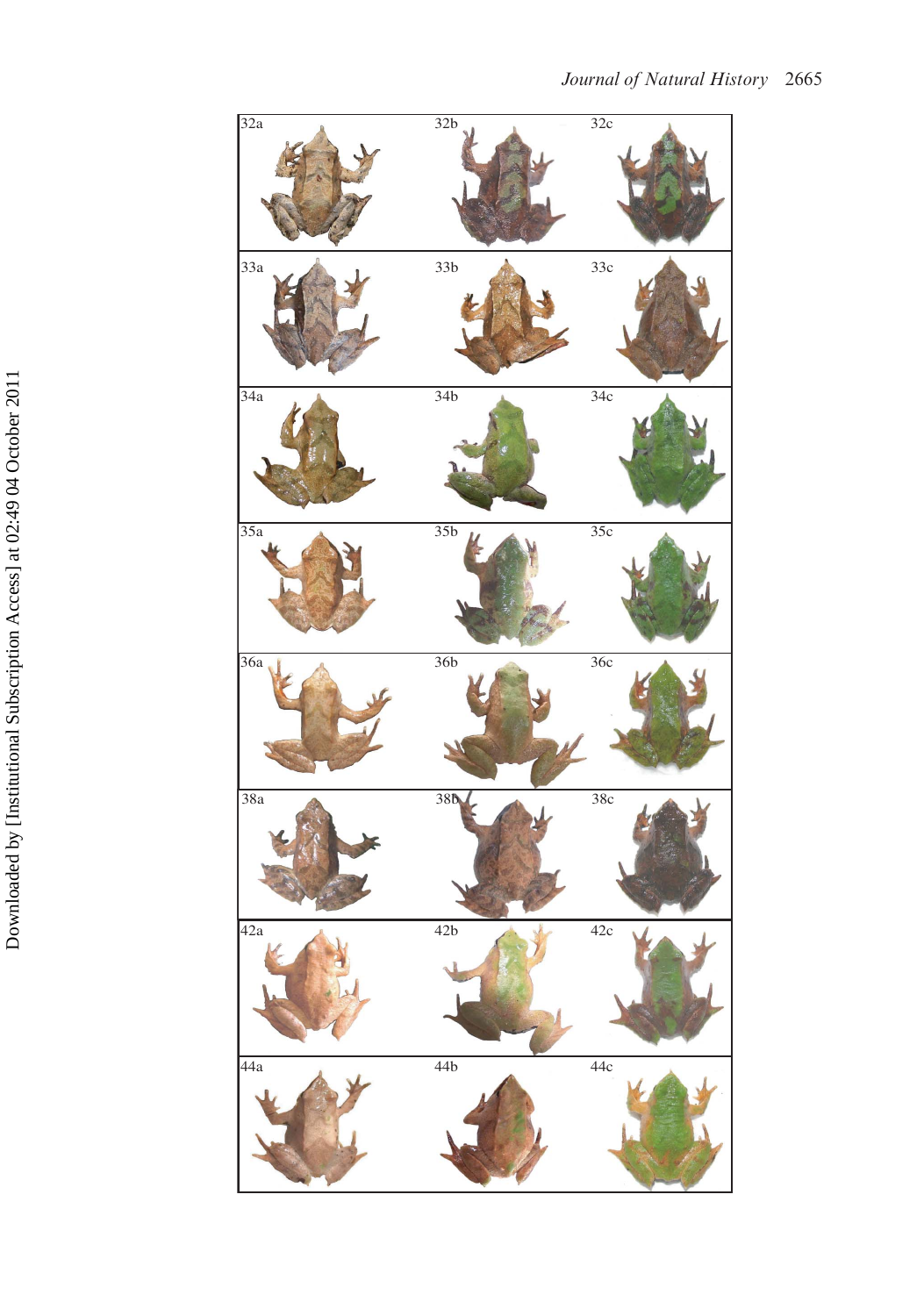the different colour states probably depends on the area in which the individuals are living (Wilhelm 1927; Janvier 1935; Kilian 1965).

In the present study colour change was limited to the male frogs. At the ZFMK rearing facility, some females also turned green (K.B., personal observation) and in the field population at Coñaripe females with green spots have also been observed (J.B., personal observation). Two of the three females from the 2009 collection exhibited a green spot by the end of November 2010 (Table 1; C.B., personal observation), which is the beginning of the summer season in the southern hemisphere. For this reason we suggest that colour change is related to sex, being more prevalent in males, but also possibly occurring in females. Further studies are clearly needed.

Individuals collected in 2010 did not change colour. Possible reasons for this could be the following. (1) Most of the 2010 individuals were females and green males, which did not change colour in the 2009 individuals. (2) The 2010 frogs may not yet have been sufficiently stimulated by the breeding season, light and substrate colour to change colour. (3) Although all individuals were collected at Coñaripe, they were collected from different areas in 2009 and 2010, that were located at different altitudes, and had a different land relief and vegetation. (4) In 2009, male–male competition was possible and may have enhanced the colour change.

Our results agree with the previously described colour changes in amphibians that were also related to sex, habitat and breeding season. In *Mannophryne trinitatis*, males assume a cryptic brown colouration when not calling or defending calling sites, but turn black and attack other males when calling (Wells 2007). In *Scinax elaechrous* and *Isthmohyla psedopuma*, males turn brighter or adopt a different colour during the breeding season (Savage 2002). In red spotted newts (*Notophthalmus v. viridescens*), background colouration changes with habitat, as adults migrating to the forest for the non-breeding season (winter) become browner, suggesting that background colour serves a camouflage function in the adult stage (Davis and Grayson 2007).

In summary, we prove for the first time that *R. darwinii* can undergo colour change. This colour change is probably induced by the breeding season and microhabitat change, as suggested by Janvier (1935). Colour change may benefit frogs by better camouflaging them in their microhabitat and thereby increasing their survival. Males particularly, which care for the offspring, would have a greater reproductive success if matched to greener and warmer microhabitats. Lighter coloured frogs have a higher metabolic rate (Wente and Phillips 2003) and the resulting higher temperatures accelerate tadpoles' metamorphosis (Werner and Glennmeier 1999; Skelly et al. 2002).

Further studies are obviously needed, which focus on season-related and sexrelated colouration and colour change. The ability to change colour is an advantage for this species because it uses different microhabitats. In addition to natural selection (crypsis and decreased predation risk), male colouration may also be under sexual selection.

#### **Acknowledgements**

We thank the *Rhinoderma* captive rearing facility team from Concepción University, Chile and its founding institutions [Leipzig Zoo, Concepción University, Chester Zoo, ZGAP (Zoologische Gesellschaft für Arten und Populationsschutz), Reptilia, Huilo-Huilo and SAG]. We acknowledge H. Werning for co-founding the *Rhinoderma* project, M. Solé, P. Ulmer and A. Charrier for their work in the project, M. Bourke for correcting our English, and M. Solé for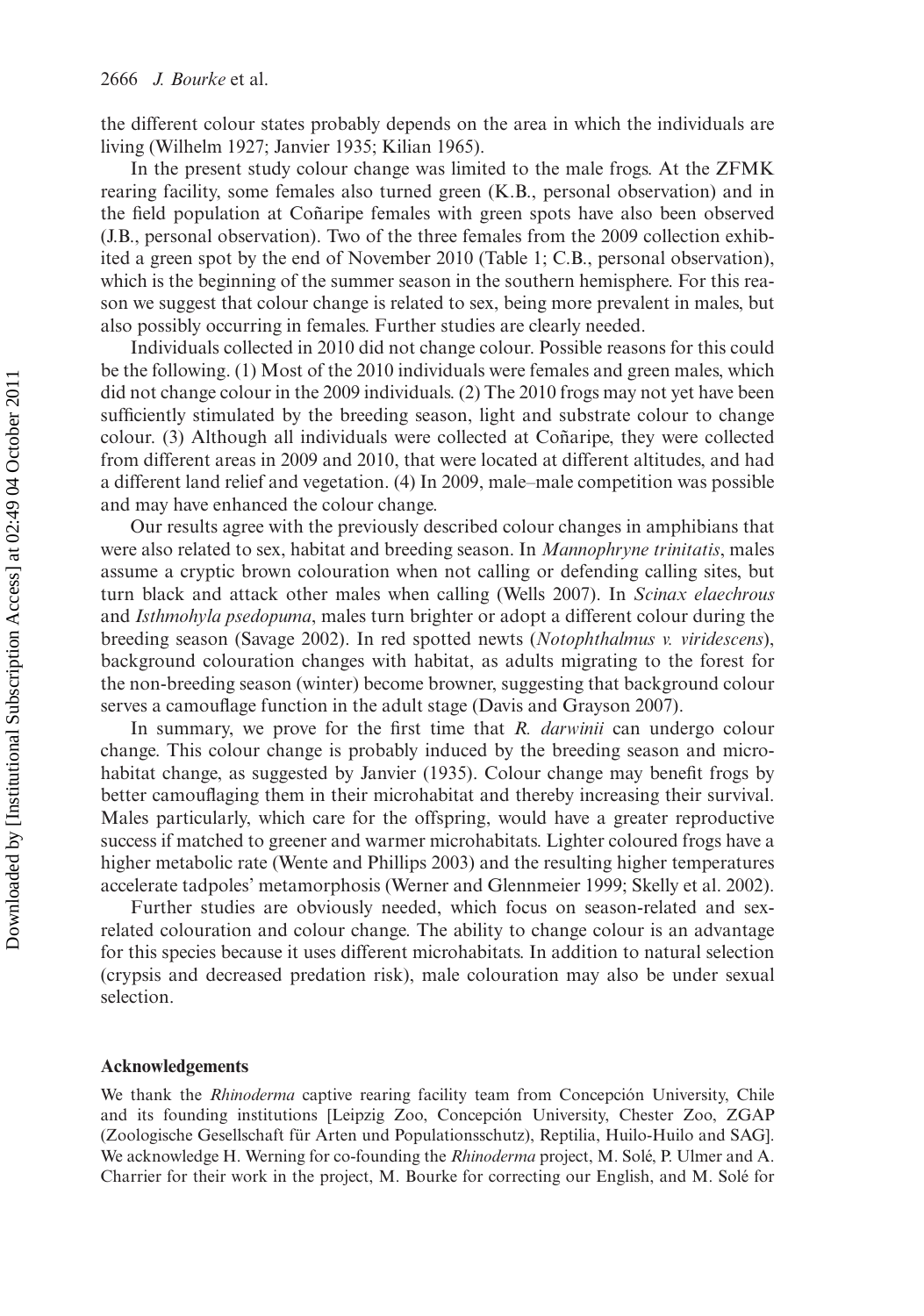pre-peer review. Scientific permits were provided by SAG, Chile, and land permits were provided by land owners. The research was funded by Chester Zoo*/*North of England Zoological Society in collaboration with Leipzig Zoo, ZGAP and Reptilia. J. Bourke acknowledges a grant from DAAD-CONICYT.

### **References**

- Bagnara JT, Fernandez PJ, Fuiji R. 2007. On the blue coloration of vertebrates. Pigment Cell Res. 20:14–26.
- Bagnara JT, Matsumoto J. 2006. The pigmentary system: physiology and pathophysiology. 2nd edition. Oxford: Blackwell Publishing. Chapter I, Comparative anatomy and physiology of pigment cells in nonmammalian tissues, p. 11–59.
- Bourke J, Mutschmann F, Ohst T, Ulmer P, Gutsche A, Busse K, Werning H, Böhme W. 2010. *Batrachochytrium dendrobatidis* in Darwin's frog *Rhinoderma* spp. in Chile. Dis Aqua Org. 92:217–221.
- Busse K. 2003. Fortpflanzungsbiologie von *Rhinoderma darwinii* (Anura: Rhinodermatidae) und die stammesgeschichtliche und funktionelle Verkettung der einzelnen Verhaltensabläufe. Bonn Zool Beitr. 51:3–34.
- Crump ML. 2002. Natural History of Darwin's frog, *Rhinoderma darwinii*. Herpetol Nat Hist. 9:21–30.
- Davis AK, Grayson KL. 2007. Improving natural history research with image analysis: the relationship between skin color, sex, size, and stage in adult red-spotted newts (*Notophthalmus viridescens viridescens*). Herpetol Conserv Biol. 2:67–72.
- Endler JA. 1988. Frequency-dependent predation, crypsis and aposematic coloration. Phil Trans R Soc Lond B. 319:505–523.
- Fellers GM, Green DE, Longcore JE. 2001. Oral chytridiomycosis in the mountain yellowlegged (*Rana muscosa*). Copeia. 2011:945–953.
- Günther R. 1996. Die Amphibien und Reptilien Deutschlands. Jena: Gustav Fisher.
- Haddad CFB, Toledo LF, Prado CPA. 2008. Anfíbios da MataAtlântica, São Pablo: editora neotropica.
- Haugen L. 1992. Background color selection and color change in cryptic hylid frog, *Pseudacris regilla*. [Masters thesis]. [Northridge (CA)]: California State University.
- Henle K. 2010. A hitherto overlooked type of colour change in frogs and its significance for the identification of species in the Australian genus *Neobatrachus*. Amph-Rep. 31:282–286.
- Hoffman EA, Blouin MS. 2000. A review of color and pattern polymorphisms in anuran. Biol J Linn Soc. 70:633–665.
- Janvier H. 1935. Observations biologiques sur les *Rhinoderma darwinii*. Ann Sci Nat Paris. 10:197–204.
- Jiggins CD, Naisbit RE, Coe RL, Mallet J. 2001. Reproductive isolation caused by colour pattern mimicry. Nature. 411:302–305.
- Kilian E. 1965. Das Farbkleid von *Rhinoderma darwinii* D. & B., seine Zeichnungsmuster und Variabilität. Beitr Neotrop Fauna. IV:180–190.
- Maan ME, Cummings ME. 2009. Sexual dimorphism and directional sexual selection on aposematic signals in a poison frog. Proc Natl Acad Sci USA. 106:19072–19077.
- Mackey JP. 1958. Morphological variation among populations of the pacific tree frog (*Hyla regilla*, Baird and Girard) at several elevations in western Oregon. [Ph. D. Thesis]. [Eugene (OR)]: University of Oregon.
- Neira E, Verscheure H, Revenga C. 2002. Chile's Frontier Forests: Conserving a Global Treasure. World Resources Institute, Comite´ Nacional Pro Defensa de la Fauna y Flora, University Austral of Chile.
- Pyburn WF. 1961. Vertebrate speciation. Austin: University of Texas Press. Chapter IV, The inheritance and distribution of the vertebral stripe color in the cricket frog, p. 235–261.